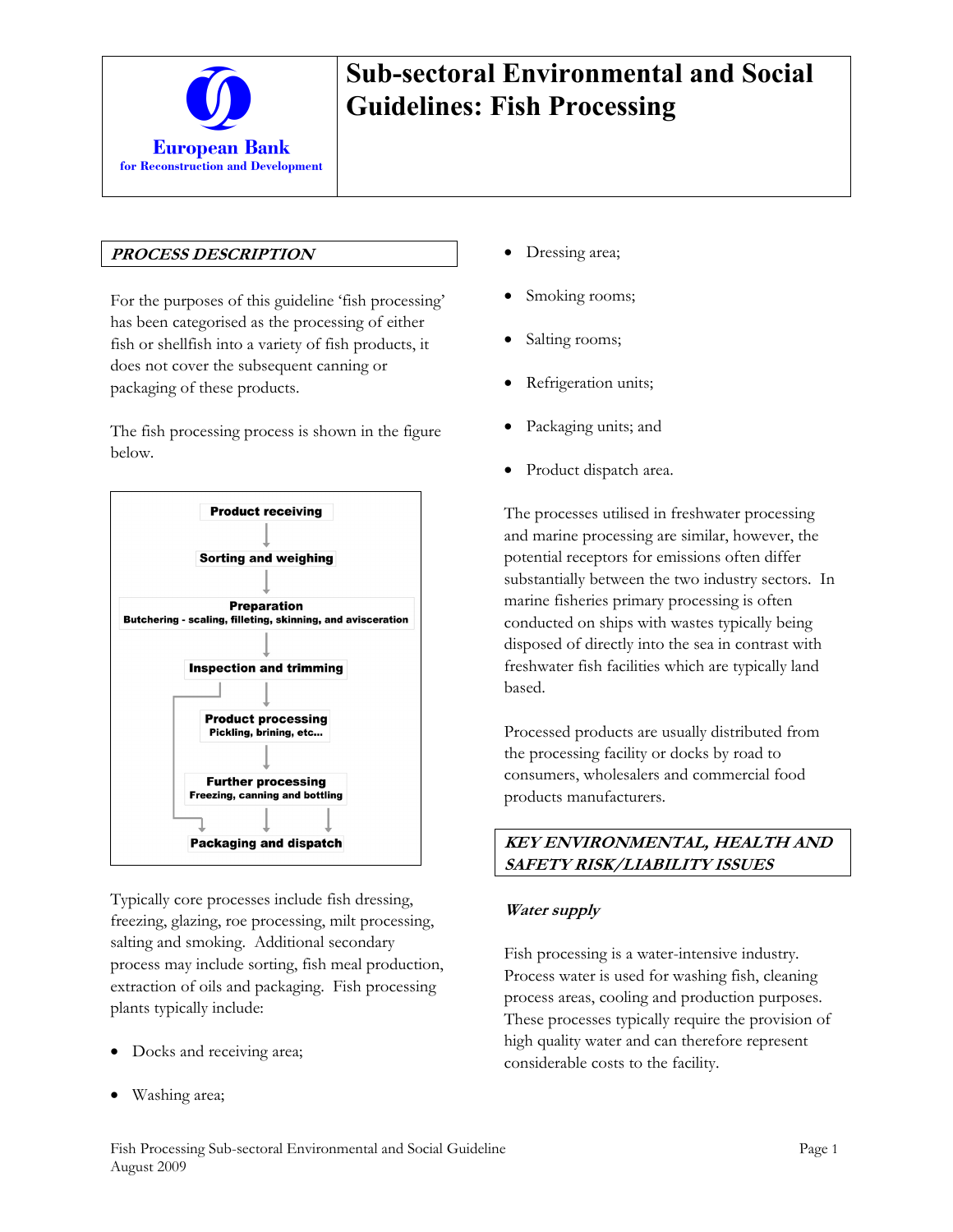

### **Effluent Treatment and Discharge**

Large quantities of wastewater are generated through activities such as fish unloading, equipment sprays, offal transportation and facility cleaning. The water is often subject to minimal treatment with the exception of primary screening/ filtering to remove solids. Pollutant issues typically relate to:

- High levels of solids in water content and high organic levels.
- Elevated levels of salts;
- Oil and grease;
- Ammonia;
- Cleaning agents (including chlorine bleaches and surfactants).

Wastewater is typically discharged into local water bodies (freshwater or marine) or into municipal sewers. Fish processing effluents can be toxic to fish and other aquatic organisms.

Fish processing activities are subject to monitoring and possible enforcement action to ensure that they meet emission standards fixed under EU Directive 76/464/EEC and the urban wastewater treatment Directive 91/271/EEC. The EU Water Framework Directive 2000/60/EC requires fish processing facilities to meet the environmental objectives for good ecological and chemical status of surface waters by 2015.

### **Disposal of Solid Wastes**

Fish processing can generate varying quantities of solid waste. Many of the waste products of fish dressing can be used as a by-product (e.g. supplements for animal feed or silage).

The disposal of waste must meet the requirements of the governing body and any associated regulations, which may control the collection, transport, storage, handling, processing, use and disposal of animal carcasses or parts of animal carcasses.

#### **Odour**

Fish processing plants typically generate strong odours and, depending on the location of the facility, odour can be a significant nuisance issue for neighbouring facilities and residential areas.

#### **Refrigerants**

Refrigerants used at fish processing facilities are likely to be either ozone-depleting chemicals (principally chlorofluorocarbons) and/or ammonia. Providing the refrigeration systems are well maintained these materials should remain within a sealed system and would therefore pose little environmental threat. Release of these compounds into the atmosphere, however, would be expected to result in damage to the local and global environment.

#### **Food Hygiene and Product Contamination**

As with any food processing activity, the potential exists for impact to the consumer as a result of contamination of the foodstuff either at source or during processing. Common potential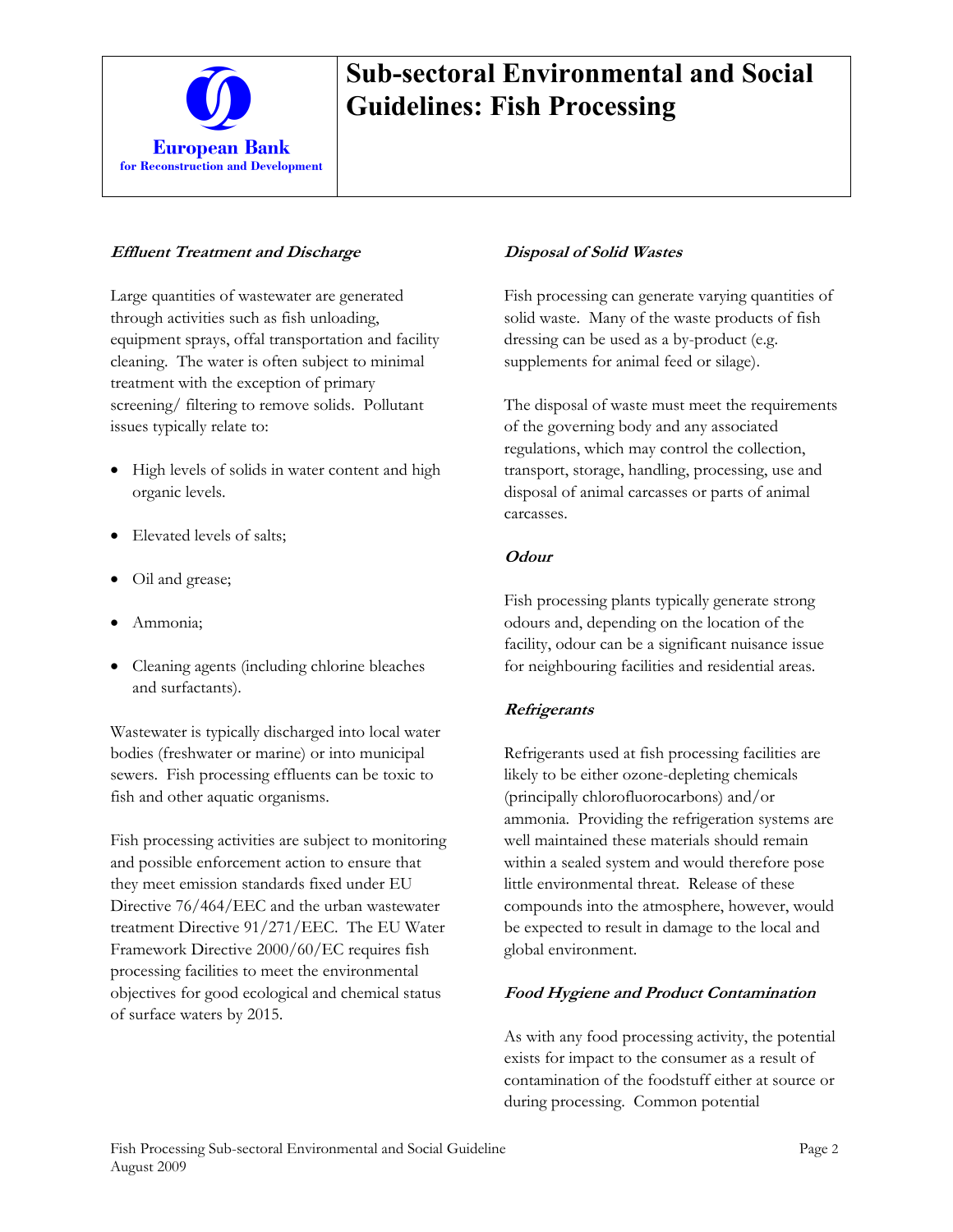

contaminants include micro-organisms, heavy metals, organic compounds and foreign objects. Contamination from a fish processing source may affect consumability and result in associated liabilities.

Directive 2006/88/EC on animal health requirements for aquaculture animals and products thereof, and on the prevention and control of certain diseases in aquatic animals has implications for the fish processing industry.

### **Manual Handling**

Lifting, repetitive work and posture injuries occur as a result of working in the fish processing industry (e.g. lifting boxes of fishes and repetitive cutting operations). Repetitive tasks can lead to musculoskeletal injuries.

## **Electric Shock and Equipment Safety**

The use of electrical devices in the fish processing facility (pumping facilities and lighting operations) means that the risk of electrical shock is present during a variety of operations. The use of knives and other sharp tools presents a physical hazard.

## **Slips and Trips**

The wet environment in fish processing facilities means that there is a high risk of slips, trips and falls near any wet areas or areas of spillage.

## **Infections and Allergic Reactions**

The workforce involved in the handling of fish and shellfish may develop infections and or allergies resulting from the direct exposure to fish. Additionally within contained facilities, waterspraying techniques may result in the inhalation of associated bacteria other foreign material containing disease.

## **OTHER ENVIRONMENTAL, HEALTH AND SAFETY RISK/LIABILITY ISSUES**

### **Materials Storage**

Materials stored and used on fish processing sites have the potential to impact human health and the environment. The most significant of these materials are likely to be:

- Bleaches and cleaning fluids;
- Caustic soda;
- Oils and greases;
- Fuels (particularly in instances where transportation fleets are based at the facility).

## **Polychlorinated Biphenyls (PCBs) & Asbestos**

Neither PCB's nor asbestos are likely to be principal issues of concern in relation to fish processing facilities, however either material may be present and may therefore pose some potential for environmental and/or health and safety impacts.

With respect to these materials, particular attention should be paid to facilities constructed prior to the 1980s. Typically, PCBs may be present as constituents of hydraulic oils or dielectric fluids in electrical switchgear, transformers and fluorescent light starters. Electrical equipment should be briefly inspected for signs of leaks, cracks, etc and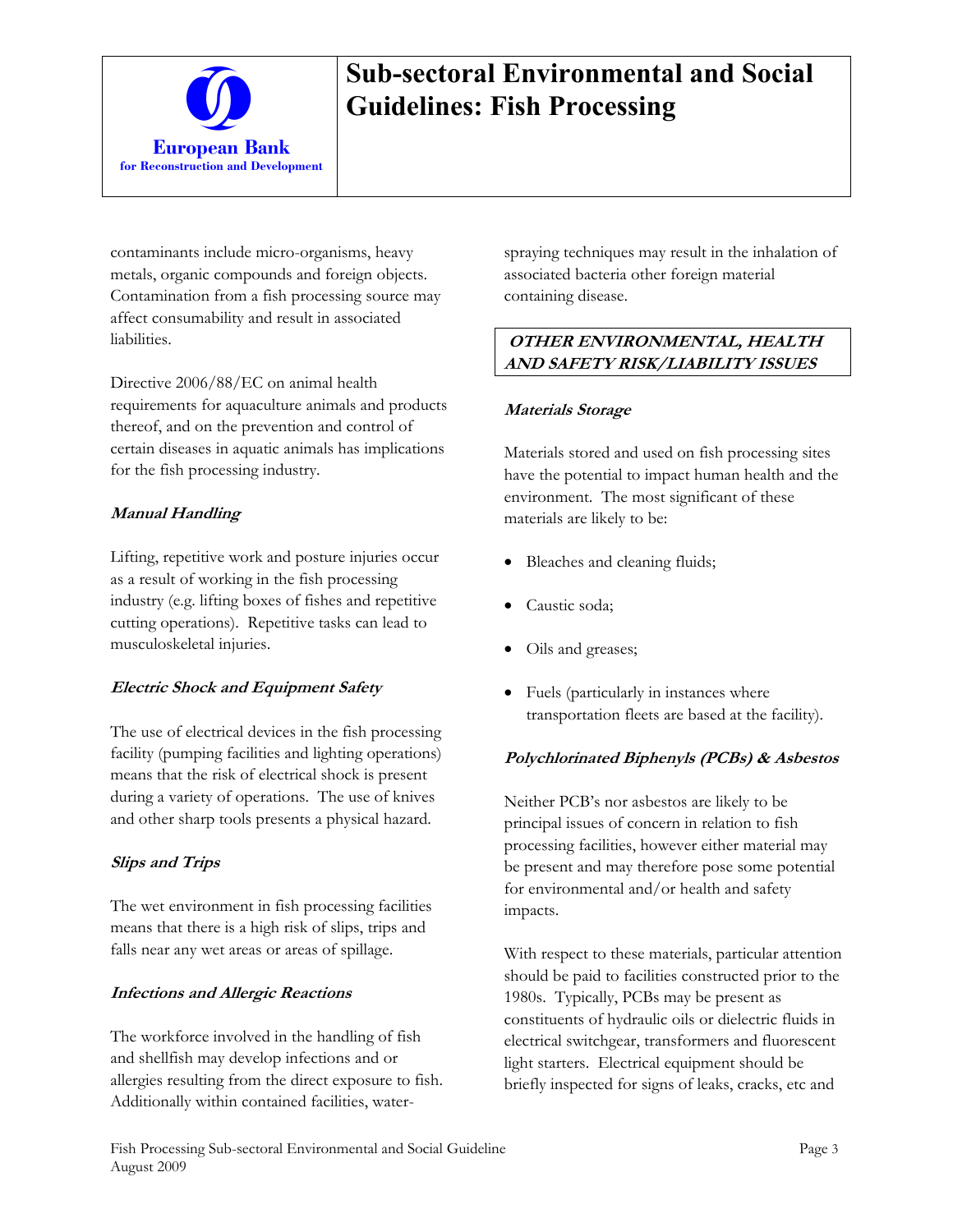

staff questioned about the likelihood of fluids containing PCBs.

Asbestos may be encountered in a wide range of forms including asbestos cement boards (often used as roofing material), as fire retardant gaskets in pipework and as fire retardant insulation around boilers and furnaces.

### **Fish Processing Facility Development**

Most new or extended fish processing sites will require an Environment Impact Assessment (EIA).

#### **Air Emissions**

Attention should be paid to the operation and monitoring of smoking units, boilers and engines. Such units may have the potential for creation of atmospheric emission problems relating to organic compounds and particulates. Within processing areas, respiratory illnesses have been known to occur in workers.

## **Extreme Temperature Exposure**

Fish processing is often undertaken in temperature extremes, therefore appropriate clothing and PPE is required. Exposure to such conditions can aggravate existing physical conditions.

#### **Chemical Exposure**

The variety of chemicals used in the cleaning process leads to the potential exposure to hazardous substances (e.g. chlorine and acids). As part of the smoking process, employees may become exposed to carcinogens which are hazardous.

#### **Noise and Vibration**

Exposure to high and continuous levels of noise can lead to impacts on the health of the workforce.

### **KEY SOCIAL, LABOUR, AND COMMUNITY RISK/LIABILITY ISSUES**

#### **Noise and Vibration**

Noise generation from fish processing facilities are generally low, however the process can result in localised impacts resulting directly from the type and form of generators and pumping systems employed.

#### **FINANCIAL IMPLCATIONS**

The principal financial issues associated with water supply are the direct costs of supply (payment to water suppliers, costs of abstraction from groundwater or surface water bodies, sampling and analytical costs). The use of water leads to the generation of effluent and unnecessary consumption therefore can have knock-on implications for effluent discharge.

In most areas effluent discharge has direct financial implications for the processing plant through:

- Fees for discharge licences and permits;
- Monitoring costs;
- Fines and penalties for negative environmental impacts or breaches of permit limits.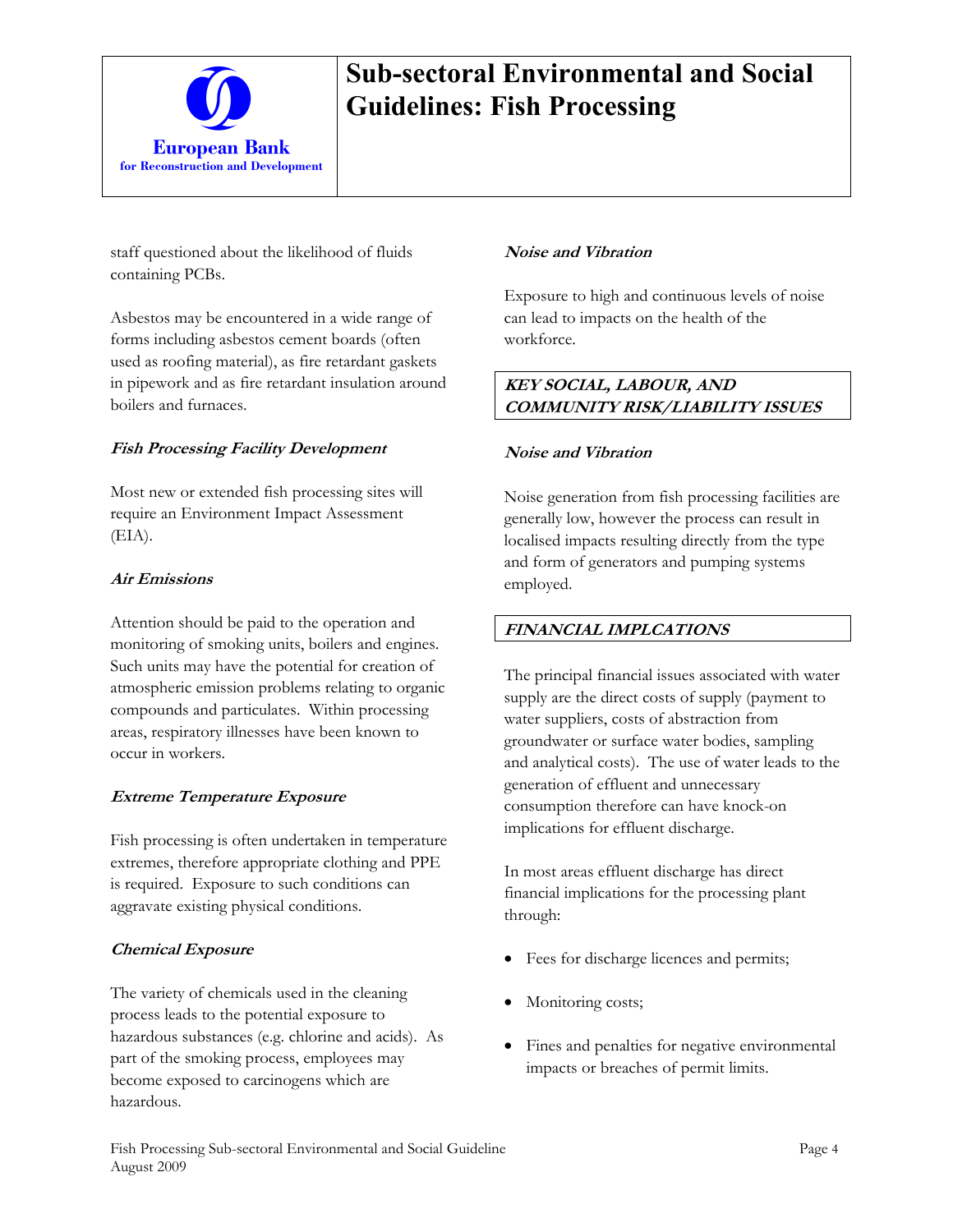

In many instances, the costs associated with upgrading facilities to meet the industry best practice standards are considered to be prohibitive and many processors have been prepared to pay the penalties imposed by regulators rather than invest in new systems. More stringent environmental legislation may make this approach less viable and companies may need to spend considerable sums in order to achieve acceptable effluent discharge quality.

Fish and fish products can be contaminated at source or during processing. In either case, the potential exists for substantial liabilities to be incurred by the processing and packaging company. Typically, the liabilities take the following forms:

- Civil liabilities resulting in compensation claims from injured parties;
- Criminal liabilities, usually resulting from some form of negligence, resulting in fines and prohibitions;
- Diminished reputation and sales as a result of damage to public perception of the company and/or the industry as a whole.

Depending on the location of the facility and the surrounding land use, financial liabilities relating to odour may be a significant factor for fish processing facilities. Odour control equipment can prove costly and improvements to waste management and storage procedures may provide substantial improvements to odour emissions for relatively limited costs.

### **IMPROVEMENTS**

Potential environmental improvements may include:

- Screening of raw materials and water used in the process for potential contaminants;
- Implementation of a waste minimisation and management system, for residual wastes, the possibility of re-using wastes for animal feed or silage should be investigated;
- Potential for reuse of wastewater within processing through recycling, thus minimising final wastewater volumes;
- Installation/improvement of wastewater/effluent monitoring and treatment plant;
- Install grids to reduce or avoid introduction of solid materials into the wastewater drainage system;
- Use of re-circulated chilled water systems where practicable;
- Regular integrity testing of underground storage tanks and bulk storage tanks to reduce potential for pollution and accident/fire/explosion precautions and emergency procedures;
- Improvement or replacement of drainage systems to improve effluent management;
- Install mechanical lifting aids where possible and rotate work tasks to reduce repetitive activities;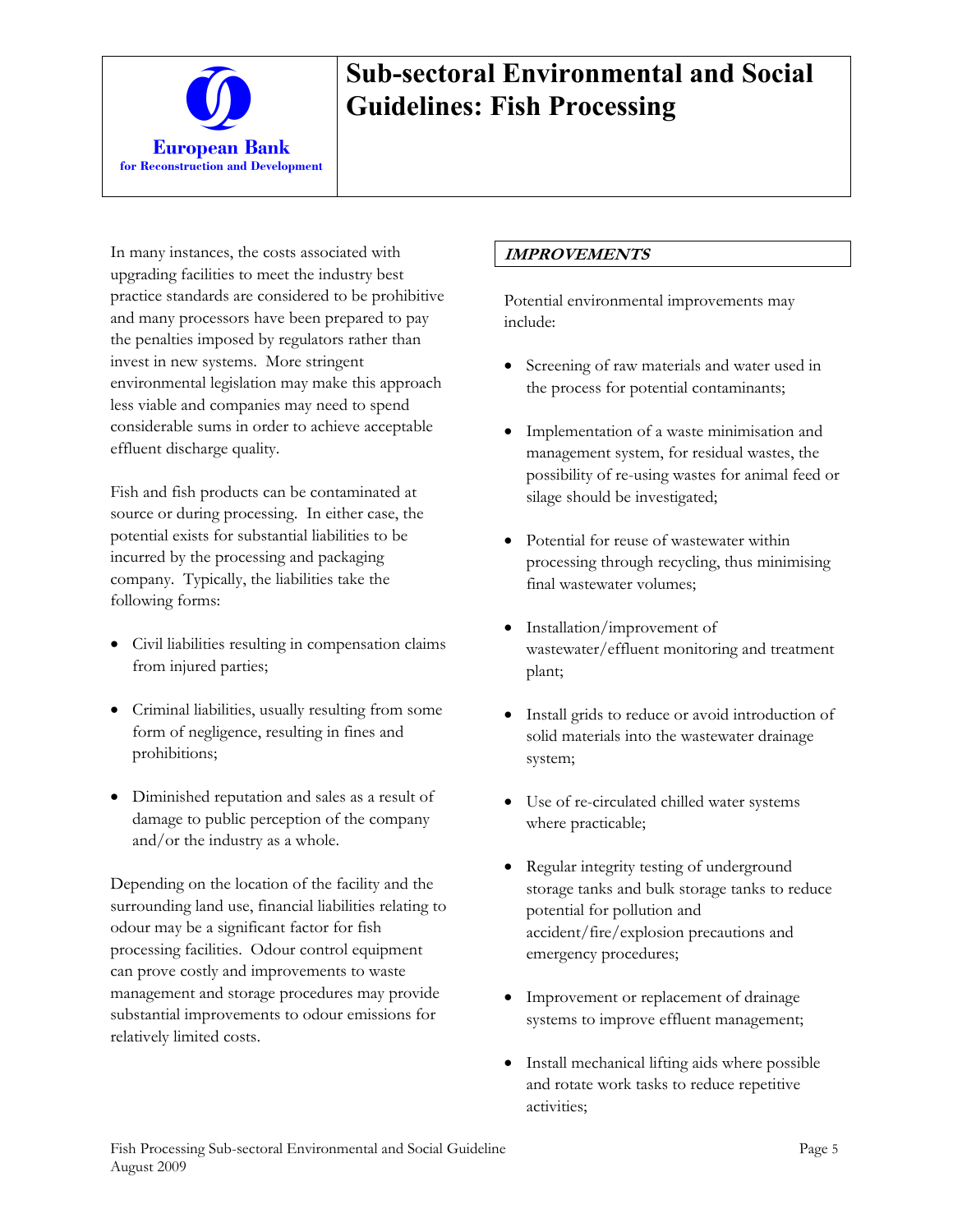

- The upgrade of storage areas of all raw materials, casings and solvents to allow for proper containment of accidental spills and leakages and to minimise odours;
- Upgrading of working area hygiene;
- Improvements to the screening and tracking of product to minimise the potential for food contamination;
- Use of personal protective equipment (PPE) to protect employees and visitors from identified Health & Safety hazard. Specific PPE provided (e.g. allergy barrier creams, );
- Personal protective equipment should be fit for purpose and personnel should be trained in its correct selection, use and maintenance;
- Provide appropriate training to all personnel involved in activities associated with electrical equipment handling;
- Install correct guarding of machinery to reduce risk of entrapment of employees;
- Installation of odour control equipment e.g. carbon filtration units;
- Insulate refrigeration rooms;
- Installation of scrubbing equipment to clear air emissions of odour e.g. Installation of odour control equipment, carbon filtration units;
- Keep floor surfaces free of slippery substances and obstacles and providing slip resistant floor surfaces;
- Situate drainage to avoid soaking of whole floor;
- Install walkways to separate people from vehicle movements to reduce risk of collision;
- Changes to non-CFC coolants and/or sealing of leakages in the refrigeration system;
- Ensure that packaging is either recovered or capable of being recycled;
- Installation of emission control equipment on discharges from smoking units.
- Implement accident reporting and recording regimes.

## **GUIDE TO INITIAL DUE DILLIGENCE SITE VISITS**

During the initial site visit, the issues will vary according to the type of fish processing facility and the type of product being farmed or produced and depending on the level of environment, health & safety management already introduced. While visiting the site it is important to discuss and review the following:

- Permitting requirements and the presence/duration of appropriate permits;
- Any history of breaches of statutory or regulatory requirements;
- Statutory or other land use restrictions (particularly for new plants);
- The surrounding land uses and the potential for impacts associated with these uses;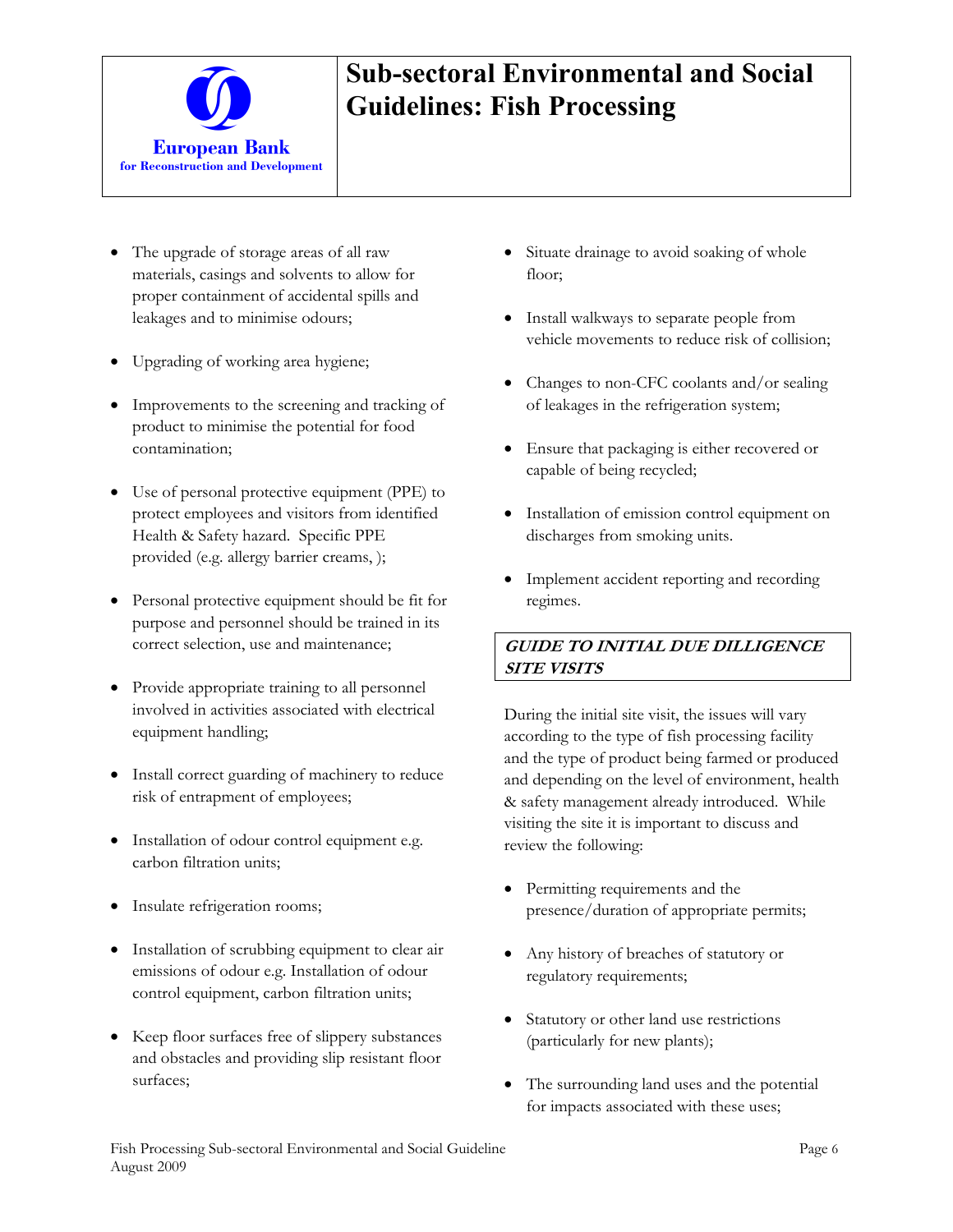

- The sources, quality and nature of raw materials (including water) used in the site processes, and means of protecting the sources;
- Any noticeable odours and air emissions, what is the zone of influence of these odours/emissions?
- The condition and quality of materials storage facilities for raw materials, caustics and chemical solvents (including underground storage tanks);
- Check that solid waste storage and disposal (storage equipment) is in a good condition;
- Check that waste disposal takes place on a regular basis;
- Check that waste storage areas are clean of debris and that are skips covered to prevent waste escaping, for example, check that waste containers have lids or are stored in an area with a roof;
- What is the standard of "house-keeping" on site? Do areas look clean and tidy? Look for localised spills, leaking pipes, stained ground etc;
- Procedures used to ensure food hygiene, including looking for signs of rodent or insect pest infestation and observations on the cleanliness of worker clothing;
- Screening methods to prevent contamination of raw materials and the finished product;
- Note if areas of the facility appear to be particularly noisy;
- Check the age and condition of buildings and equipment;
- The condition and cleanliness of food processing and handling areas;
- Check whether people are wearing personal protective equipment and determine the availability of such equipment;
- Any history of public complaints relating to the facilities operation;
- Check the signage around the site; does it convey what health & safety risks might exist in areas?
- Check that wages and working hours are consistent with the average for the sector and national standards;
- Is the facility next to any industries which may pollute ground water used in the process?
- Does the organisation have insurance in place to cover the recall of contaminated products? Have there been any recent product recall incidents?
- Have there been any recent (within the last three years) incidents on site such as fatalities, fires/explosions, spills?
- Is the facility subject to any audits by customers? What was the outcome of these audits?;
- Does the business plan have line items for Environment, Health and Safety improvements?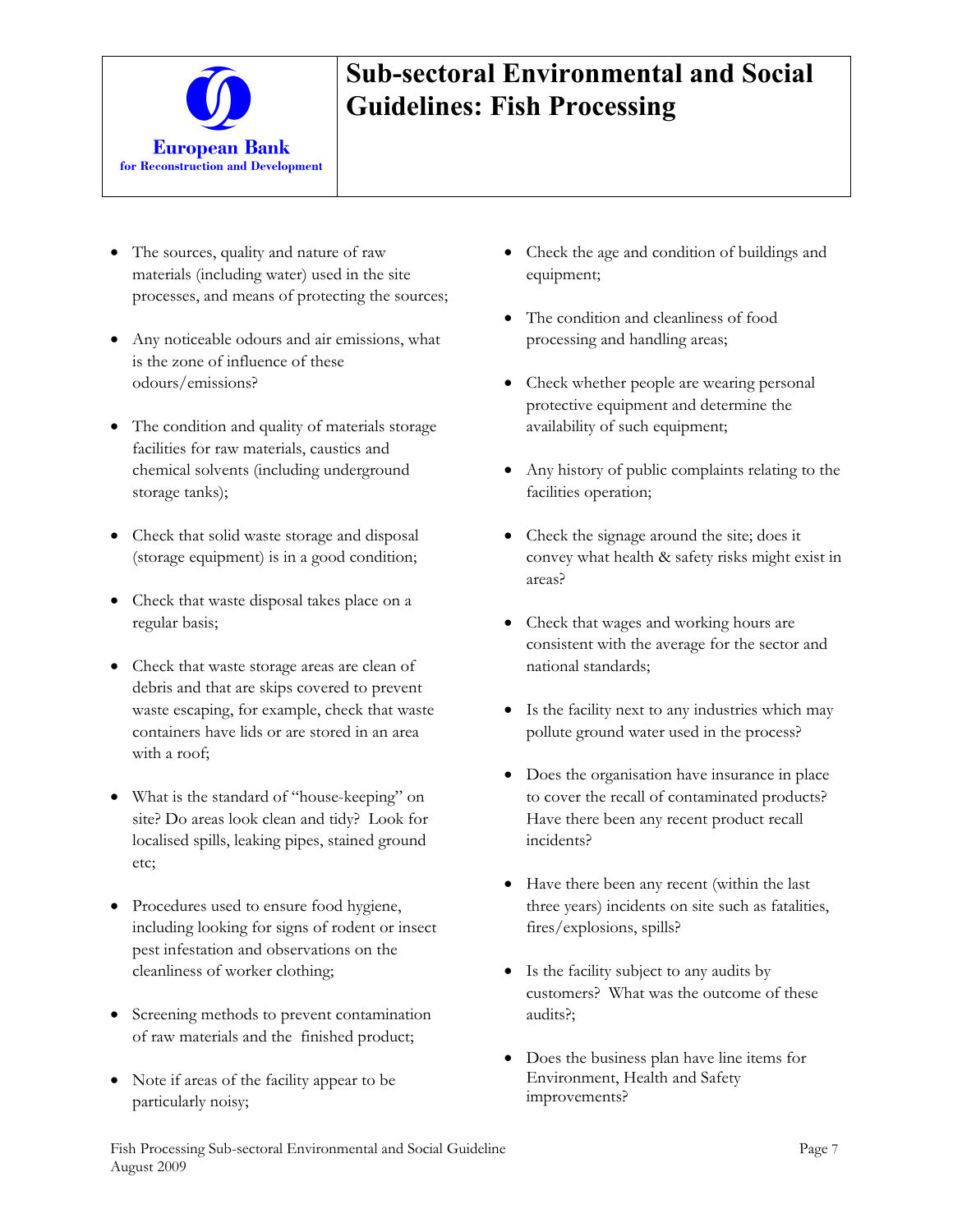

- Check that labour standards, contracting and remuneration are in line with national law and are consistent with the average for the sector.
- Check that hours worked, including overtime, are recorded and staff should receive written details of hours worked and payment received.
- Has the Company received inspections from the local labour inspectorate in the previous three years? Have these resulted in any penalties, fines, major recommendations or corrective action plans?
- Does the organisation have a grievance mechanism which allows employees to raise workplace concerns?
- Are employees free to form, or join, a worker's organisation of their choosing?

Take note/ask questions relating to any activities that address the improvements listed in the improvements section of this document.

It should be recognised that plant operation may be seasonal and visits should be timed accordingly.

#### **ACTION PLANS**

Dependent on the individual business, select appropriate improvements from the list above to include in the action plan. As a minimum any business should be required to have the following in place:

- Operational procedures to manage environmental, health & safety risks;
- Monitoring programmes;
- Improvement objectives, targets and project plans;
- A training plan for personnel to include environmental and health and safety issues;
- Regular inspections, checks and audits with records to demonstrate achievement of the required level of performance against legal requirements and improvement action;
- Emergency plans for environment, health & safety accidents;
- Management review/demonstrated involvement in environment, health & safety management;
- A financial plan and budget for environmental management and performance improvement;
- A schedule and procedure for review and updating of the environmental action plan. A review of associated procedures such as hygiene and industrial health and safety procedures may also be of benefit.